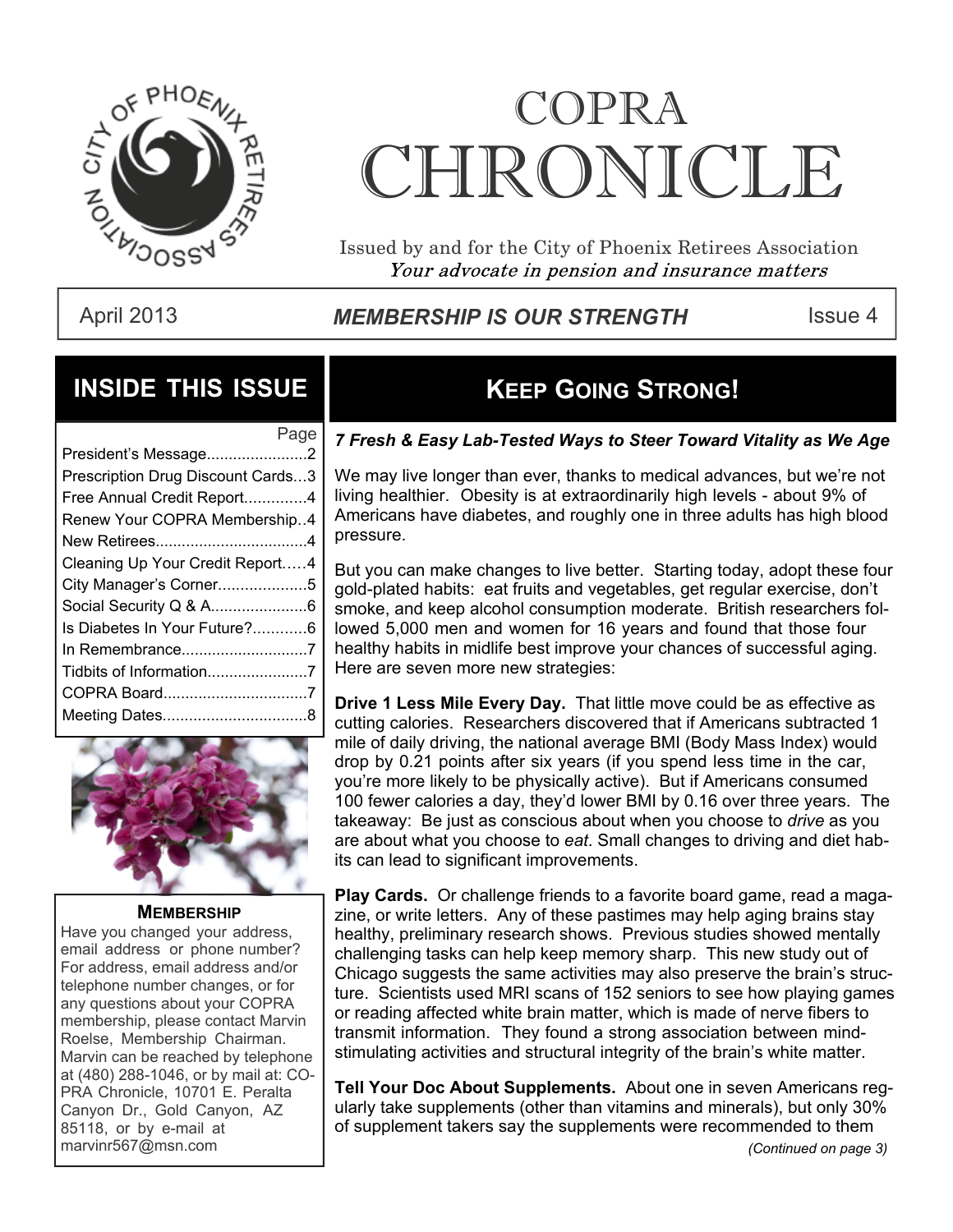## **PRESIDENT'S MESSAGE**



 In case you missed it, pension reform was approved by the voters of Phoenix in March, but sharing that news is not the purpose of my column this month. Instead, I want to briefly discuss what it appears to mean to be a City retiree in today's world as defined by all the negative press regarding pension costs, perceived burdens on taxpayers, and constant reminders of our standing as shaped in the media. More importantly, however, I want to reinforce the service given at an important time in the growth of Phoenix, the rules by which that service was provided, and hopefully expand that understanding to others who may have lost sight of those who served.

To no surprise, the news outlets, supported by some politicians and the public, por-

tray individuals on pensions as "on the gravy train" or similar terminology to that effect. Current City employees are equally vilified in the same breath for simply receiving a salary that is owed them for the work they perform. Of course, the Great Recession and job losses have gone a long way to create some of this negative atmosphere toward the public sector, but I suspect it was further exacerbated by the more dramatic shift this past decade in the nature of work, salaries received, and benefits provided in the private sector. Another more recent by-product of these changing times, as we all know, has been the impact and changes made to public pension systems across the country, including now here in Phoenix.

There used to be an old saying that, "If you can't get a real job, go work for the government." Of course, many people incorrectly assumed back then that a typical job in the public sector was less important or prestigious, paid less, provided no increased salary incentives, and had fewer opportunities for real growth. The negative association with working for government never swayed me from joining the City and, most likely, you as well. But the challenges and opportunities were strong motivators and were contrary to some common perceptions at that time regarding the temptations to leave government work to earn a higher salary in the private sector. This old perception has now been forgotten in the rush of the new image of City retirees receiving benefits out of the taxpayer pockets. The reality of the situation has been amplified now that the pay scales of both the private and public sectors have become blurred and the benefits that were prevalent in private industry just 10 years ago are quickly becoming extinct.

What does this mean to you and me? Well, probably nothing from a personal perspective because we do have a pension. Lost, however, is the reality that the pension we earned is only the culmination of many years of dedicated service that, for the most part, were provided at far less salary compared to the private sector at that time. There is nothing shameful, as it has been subtly portrayed in the press, about government pensions and those who receive them. They were well earned and the service provided during the working years should be well honored.

In closing, it is the backdrop of this column and feelings that I have on the topic that I wanted to share with you this month. It is the message I have shared with neighbors and friends when the subject has been raised: how quickly some do not recall the commitments made to work for a City back when the "grass was truly greener on the other side" and how they continue to be forgotten as the rules of the game have changed within the public and private sectors.

It is up to you and me to remind those who may suffer from selective memory. Be proud of your civil service and the service you provided when it was truly needed. I will continue to do so and I hope you will, too.

Jack



The first day of spring is one thing, and the first spring day is another. The difference between them is sometimes as great as a month. **Henry Van Dyke**

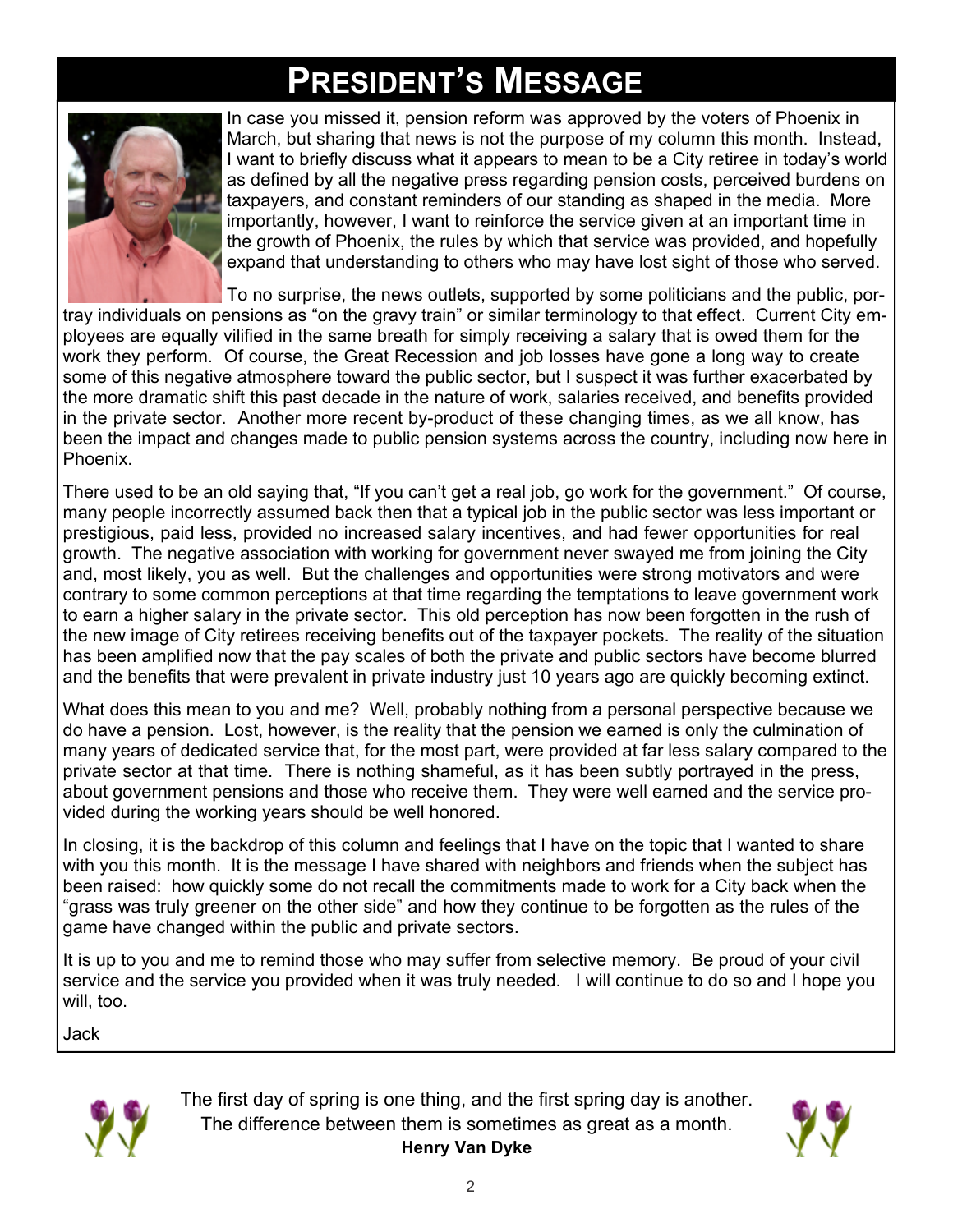### **PRESCRIPTION DRUG DISCOUNT CARD SAVES PEOPLE MILLIONS**

The City of Phoenix partnership with Coast2CoastRx has saved people more than \$3 million on their prescriptions in just over a year. The free prescription drug discount card is saving card users an average of 62% - anyone can use it at almost all pharmacies in the country. There are no age, income or health status requirements. The program comes at no cost to the City and actually has generated more than \$70,000 to help support City services.

The card also offers discounts on hearing, dental and vision services and can be used by family members and friends anywhere in the country. Even many pet prescriptions are covered. The card saves money for the uninsured and underinsured, people who have high deductibles for their prescription insurance and also those in the Medicare "donut hole." You cannot use it along with your insurance – the discount is off of retail prices.

Cut out the card here and bring it to a pharmacy along with your prescription. You can use it as many times as you like. For more information, visit [www.coast2coastrx.com](http://www.coast2coastrx.com) or call 1-800-931-8872. To print out more free cards, go to [www.coast2coastrx.com/phoenix.](http://www.coast2coastrx.com/phoenix) Cards also are available at all City of Phoenix libraries.

| Coast2Coast Rx Card<br><b>Your Prescription Savings Solution</b><br><b>CUT</b><br>Name:<br>THIS<br>Member ID: (10-digit #) _____    | <b>City of Phoenix</b> | Present this card and your prescription to any<br>participating pharmacy. At the time of service, you<br>are responsible for payment of your prescriptions.<br>This program is VOID WHERE PROHIBITED BY LAW |
|-------------------------------------------------------------------------------------------------------------------------------------|------------------------|-------------------------------------------------------------------------------------------------------------------------------------------------------------------------------------------------------------|
| CARD<br>Processor NetCard Systems/RxWest<br>OUT<br>Bin#: 008878<br>AND<br>Group#: PHOENIX7<br>Coverage: Individual & family<br>FOLD |                        | Patient/Member Help Desk: 1-800-931-8872<br>Additional Benefits: Dental/Vision/Hearing<br>Prepaid Lab/Imaging Discounts/Diabetes Savings Program                                                            |
| ΙN<br>This Plan Is Not Insurance<br>HALF<br>WellDyneRx is the PBM                                                                   | WellDyneiss            | Pharmacy Locator: www.coast2coastrx.com<br>Pharmacist Only Help Desk: 1-888-886-5822                                                                                                                        |

### **KEEP GOING STRONG! (CONTINUED)**

#### *(Continued from page 1)*

by a doctor or nurse. About the same number haven't even told their doctors they are taking supplements. That's not the best idea, because some supplements interact with prescription medications and lead to complications. For example, omega-3 supplements – the most popular in the survey – could interact with drugs that affect blood clotting, and the same is true for ginseng. People who have asthma may be more likely to have allergic reactions when taking the herb Echinacea. To be safe, talk to your physician before taking any herbal remedies.

**Move (Even a Little) More.** Nearly one-third of adults report no aerobic activity, and more than one-quarter of Americans lead sedentary lives. Here's the crazy part: Exercising for a measly 10 minutes a day at a moderate level (so you can talk, but not sing) could add 1.8 years to your life. Two 10-minute sessions a day – a total of 20 minutes – increased life expectancy by 3.4 years. Slight effort, big benefits: Regular exercise can help control weight, prevent chronic disease, boost mood and energy, improve your sex life, and help you sleep.

**Eat Brown Rice.** It's an easy way to eat more whole grains. You also could use whole-wheat pasta or bread instead of white, mix whole-wheat or oat flour with white flour when baking, use rolled oats as breading for baked chicken or fish, and replace salad croutons with whole grain cereal. As part of a healthy diet, whole grains may reduce the risk of type 2 diabetes, prevent constipation, and maintain weight control. They also help protect against cardiovascular disease, the No. 1 killer in the USA. Get at least three servings a day. *(Continued on page 5)*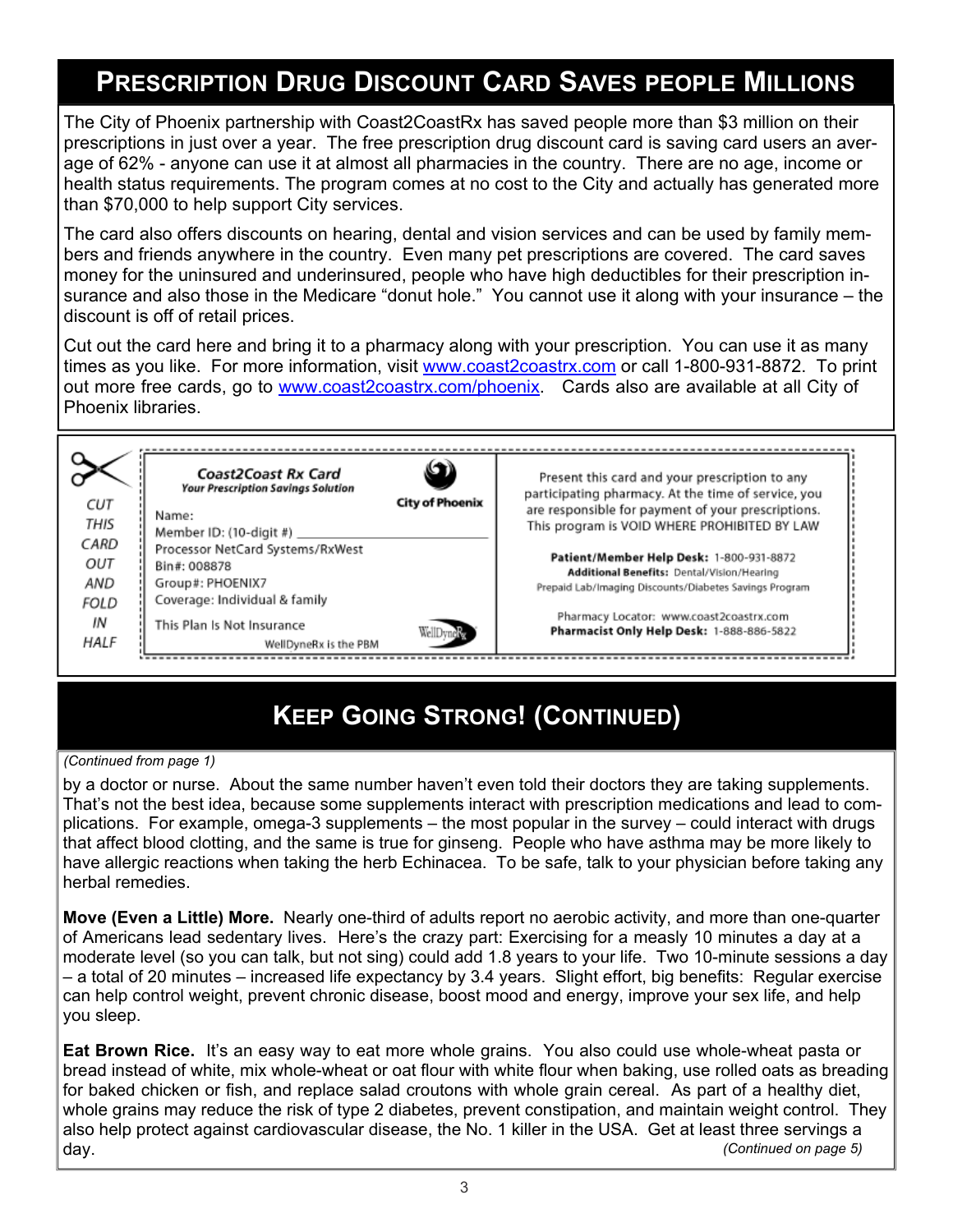### **FREE ANNUAL CREDIT REPORTS**

Do you know how to obtain free credit reports? Don't be fooled by those advertisements that claim to provide free credit reports and then discover that you are asked to buy or subscribe to something. Everyone is entitled to receive one free credit report annually from each of the three main credit reporting bureaus (Equifax, Experion, and TransUnion) which means that you can obtain up to three free reports each year. Your reports can be ordered all at once or at different times of the year. However, [annualcreditreport.com](http://annualcreditreport.com) is the only site that's legally required to provide free reports. If you have been denied a loan, insurance, or employment based on your credit history, you may receive a free credit report if you request it. Be aware that credit scores and credit-monitoring services are different. In addition to requesting your free credit reports online through **annualcreditreport.com**, reports can also be accessed by calling 1-877-322-8228. You will need to identify yourself by providing your name, Social Security number, and date of birth.

*Source: Russ Wiles, Personal Finance Expert*

### **DON'T BE AN APRIL FOOL RENEW YOUR COPRA MEMBERSHIP NOW!!!**

#### **Please check the mailing label on this Chronicle for the "Dues Paid Thru:" year. If the "Dues Paid Thru:" year is "2012", you should renew your COPRA membership now!**

As a retiree, it is important that you stay abreast of events happening in the City that may have an impact on your benefits and the retirement fund. Please renew your membership today. As our motto on the front page of the Chronicle says, "Membership is Our Strength."

If you receive the COPRA Chronicle by email which doesn't have a mailing label, you should have received an email in December advising you of the status of your COPRA membership.

COPRA membership dues are \$10.00 annually. The dues special is still available so if you pay dues for 4 years (\$40.00), you get credit for 5 years. To renew your COPRA membership, send a check payable to "COPRA" to the following address:

> COPRA % Marvin Roelse 10701 East Peralta Canyon Drive Gold Canyon, AZ 85118-5130

|                                                                                                                                                                                                                                                    | <b>NEW RETIREES (JANUARY 2013)</b>                                                                                                                                                                                                                   | <b>Cleaning Up Your Credit Report</b>                                                                                                                                                                                                                                                                                                                                                                                                                                                                                                                                                                                                                                                                                                                                                                                                                    |
|----------------------------------------------------------------------------------------------------------------------------------------------------------------------------------------------------------------------------------------------------|------------------------------------------------------------------------------------------------------------------------------------------------------------------------------------------------------------------------------------------------------|----------------------------------------------------------------------------------------------------------------------------------------------------------------------------------------------------------------------------------------------------------------------------------------------------------------------------------------------------------------------------------------------------------------------------------------------------------------------------------------------------------------------------------------------------------------------------------------------------------------------------------------------------------------------------------------------------------------------------------------------------------------------------------------------------------------------------------------------------------|
| Karen Berner<br>Paul Chacon<br>Zelda Estrada<br>George Garrett<br>Ronald Martin<br>Paul Matak<br>Rayma Melton<br>David Osler<br>Tamera Payne<br>Karen Poe<br><b>Phyllis Rucker</b><br><b>Robert Terhune</b><br>James Tierney II<br>Lisa Van Wormer | Library<br><b>Streets Transportation</b><br><b>Streets Transportation</b><br><b>Public Works</b><br><b>Public Works</b><br>Police<br>Police<br>Water<br><b>ITS</b><br>Police<br>Comm & Econ Dev<br>Water<br><b>Public Works</b><br>Budget & Research | Disputing errors on your credit report can be a has-<br>sle, said Alex Veiga in the Associated Press, but it's<br>worth it. Free copies of your credit report are avail-<br>able once a year from the big three firms - Experian,<br>TransUnion, and Equifax - via<br>AnnualCreditReport.com. If you find a mistake, you<br>can file a dispute online or by mail with the credit bu-<br>reau, which is required to investigate and reply within<br>30 days. If you're not getting anywhere, don't be<br>tempted by so-called credit repair firms, which "can't<br>do anything that you couldn't do yourself." Instead,<br>try the Consumer Financial Protection Bureau - a<br>new federal agency that regulates the credit bureaus<br>and can help consumers who have problems with<br>credit reports, credit monitoring, and complaints about<br>debts. |
| John Wilson                                                                                                                                                                                                                                        | Finance                                                                                                                                                                                                                                              | Source: The Week                                                                                                                                                                                                                                                                                                                                                                                                                                                                                                                                                                                                                                                                                                                                                                                                                                         |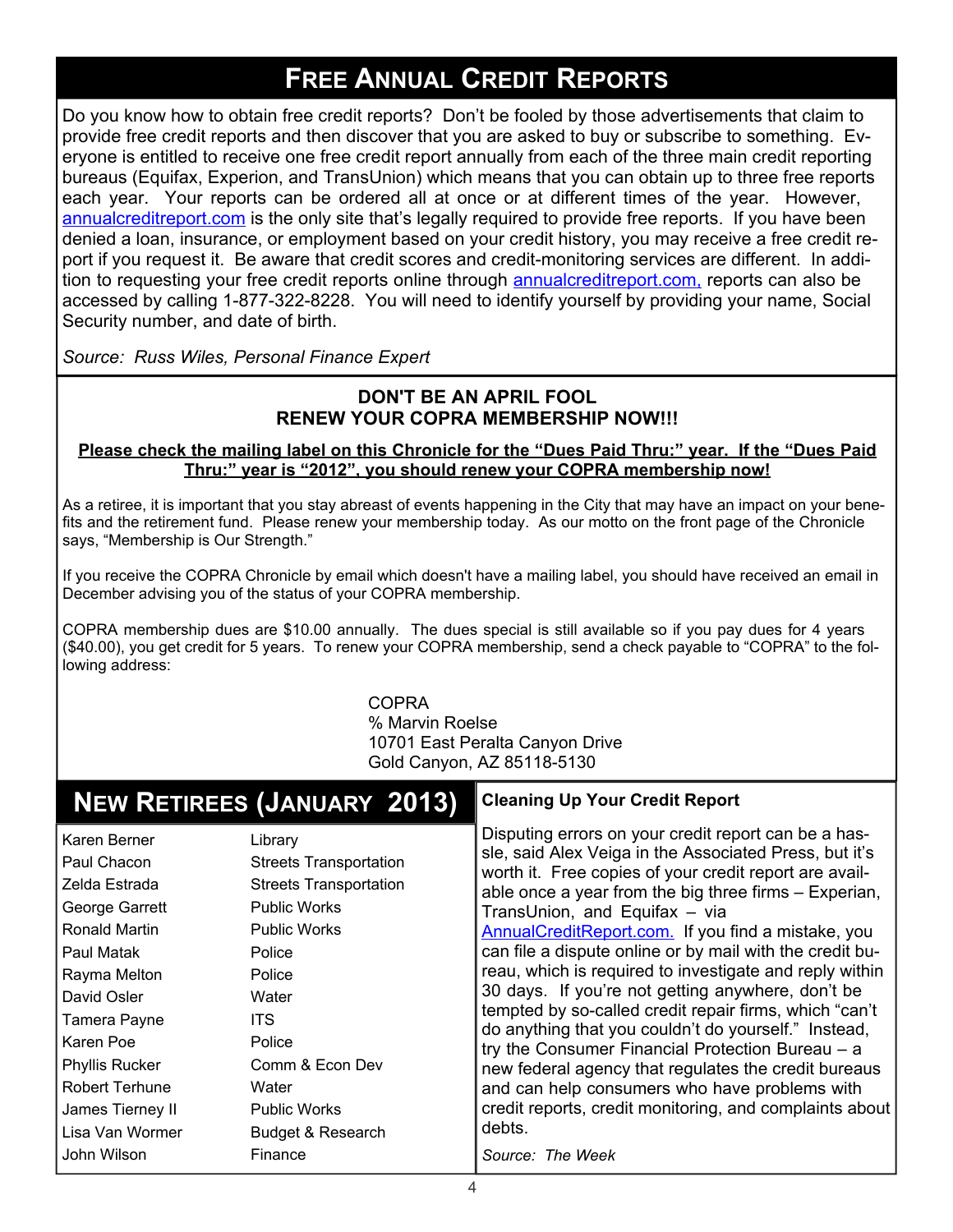### **CITY MANAGER'S CORNER**

Like us at  $f$ 

It's budget time at City Hall as we get ready for the important task of approving a budget for next year. I am pleased to announce that for the third year in a row, we will be presenting a balanced budget. Phoenix is committed to reducing costs as much as possible through innovation and efficiency while improving services to the community.

Due to a sluggish economic recovery and speculation about the Fiscal Cliff, revenue growth has been approximately 4 percent which is lower than what we had projected. Despite reduced revenue, there are no cuts to services, and no increases in general fund fees or taxes in the proposed budget. We are also proposing to add or restore \$6 million in critical general fund services beginning next year.



David Cavazos

Voters overwhelmingly passed pension reform in the March special election which is expected to save the city \$596 million over the next 25 years, and as much as \$3.5 million as soon as next fiscal year. The measure will not affect pensions for employees hired before July 1, 2013.

We are already planning for the next five years and the budget outlook is optimistic. Three important factors will play a role in the budget outcome, including the continuing economic recovery, maintaining innovation and efficiency efforts as well as strong cost management practices.

Savings through innovation and efficiency will continue well into the future. It has become a growing part of our culture. So far, the city has saved more than \$63 million and expects to achieve nearly \$80 million by this summer. We recently set a goal of reaching \$100 million in savings by 2015. I have no doubt that we will reach this goal thanks to our dedicated employees.

Those employees are also responsible for the highest community survey rating in the city's history. Results indicate that more than nine out of ten residents, or 93 percent, said that Phoenix is a good place to live. Satisfaction rates increased over the last ten years for 20 out of 26 services. I am proud of our employees and appreciate the impact their work is having on the community.

### **KEEP GOING STRONG! (CONTINUED)**

#### *(Continued from page 3)*

**Keep Your Home Well-Lit.** Change burned-out bulbs, place a lamp in arm's reach of your bed, keep nightlights on in your bedroom and bathroom, and install light switches at both the top and bottom of stairs. These modifications help cut the risk of falls at home – which is especially important for seniors. One in three adults age 65 and older fall every year, leading to hip fractures, head injuries, and an increased risk of early death. Other safety tips: Clear clutter and electric cords from walkways, tack down carpets and rugs, secure handrails on stairs, and place non-skid mats in the tub.

**Drink Black Tea.** It may help protect against type 2 diabetes. More research is needed to confirm the link, but a recent international study showed rates of type 2 were lower in countries that consumed lots of black tea. Ireland tops the list at more than 4.4 pounds of black tea a year per person. Drinking it with no milk or sugar also seems to reduce risk factors for heart disease, including lowering blood sugar numbers and triglycerides, and increasing antioxidant levels. Need more reasons? Black tea helps keep you alert, and there's some evidence it may reduce risk of Parkinson's, kidney stones, and ovarian cancer in women.

*Source: The Doctors*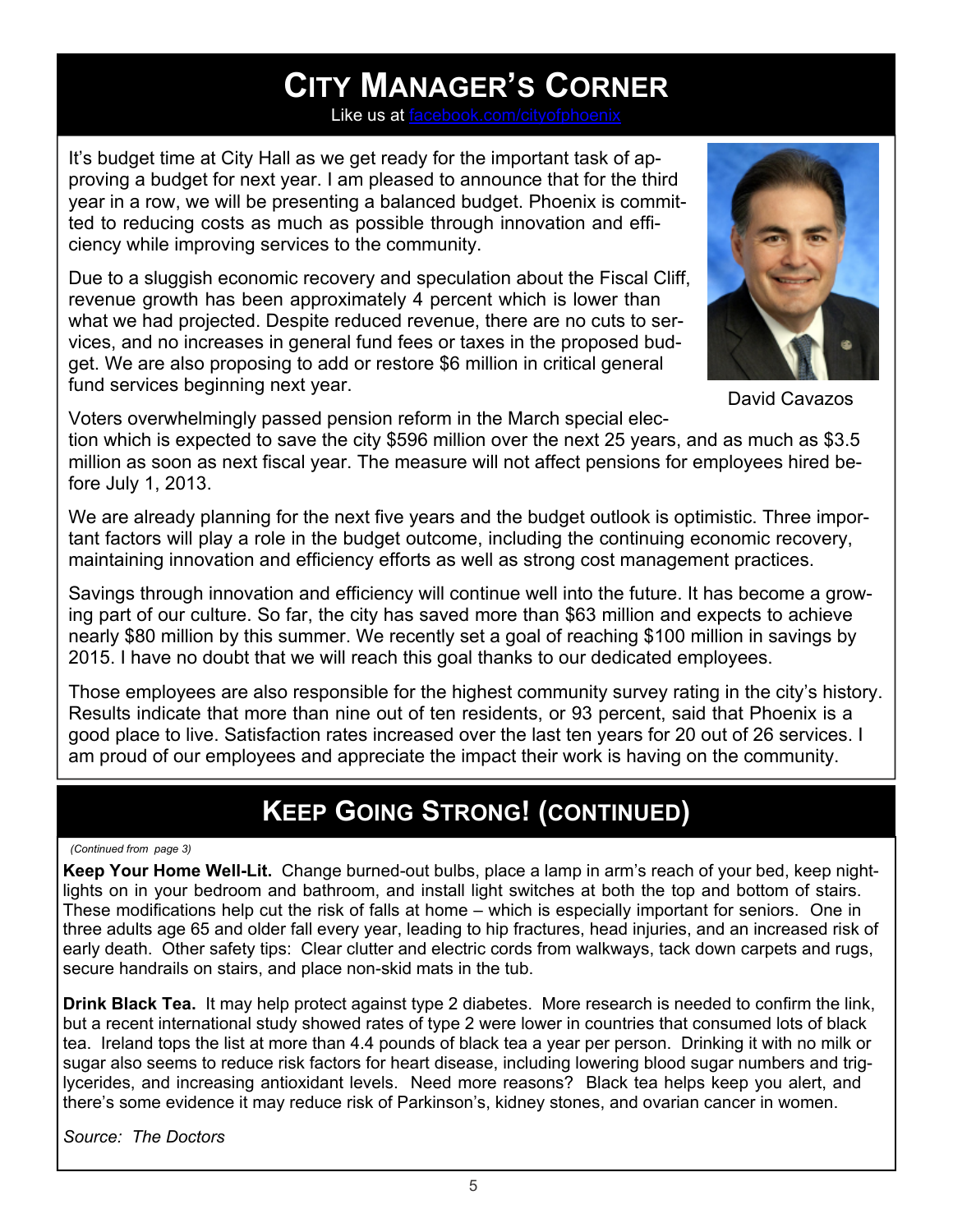### **SOCIAL SECURITY Q & A**

### **Question: What's the easiest way to apply for retirement benefits?**

**Answer:** Go online to [www.socialsecurity.gov/applyonline.](http://socialsecurity.gov/applyonline) It's easy and secure and your application can be completed in as little as 15 minutes. In most cases, after your application is submitted electronically, you're done. There are no forms to sign and usually no documentation is required. Social Security will process your application and contact you if more information is needed. You can also apply by calling a toll-free number 800-772-1213 (TTY – 800-325-0778) from 7 am to 7 pm Monday through Friday. Representatives will make an appointment to take your application over the telephone or at a Social Security office.

### **Question: How can I get an estimate of my retirement benefits?**

**Answer:** Use the online retirement estimator at [www.socialsecurity.gov/estimator.](http://socialsecurity.gov/estimator) You can enter certain identifying information about yourself, including your name, date of birth, Social Security number, place of birth, and mother's maiden name. If the personal information provided matches their records, you can then enter your expected retirement age and future wages. The online application will combine your earnings data Social Security has and provide a quick and reliable online benefit estimate. You can also enter different "what-if" scenarios to find out what your benefits would be in different situations. A Spanish-language retirement estimator is available at [www.segurosocial.gov/calculador.](http://segurosocial.gov/calculador)

Additionally, you can obtain your online Social Security Statement, which provides a record of your earnings to make sure your past earnings are reported correctly, at [www.socialsecurity.gov/statement.](http://socialsecurity.gov/statement)

*Source: Social Security Administration*

### **IS DIABETES IN YOUR FUTURE?**

About 79 million Americans have pre-diabetes. That means they have blood sugar that's higher than normal but not high enough to be diagnosed with type 2 – at least not yet. One long-term study found that 11% of people with pre-diabetes develop the full-blown disease each year during the average three years of followup, according to the American Diabetes Association. Other research shows that without intervention, prediabetes will become type 2 in 10 years or less.

That progression is not inevitable: Last year, scientists in Colorado found that people with pre-diabetes who lowered their blood sugar to normal levels – even briefly – were 56% less likely to reach type 2 levels. If you have pre-diabetes, here are four steps to help prevent or delay a diabetes diagnosis:

**Lose 7% of your body weight.** That equates to about 15 pounds if the scale reads 200. Dropping that small percentage, coupled with regular moderate physical activity, has been shown to lower the risk of developing type 2 diabetes by close to 60%.

**Exercise 30 minutes five days a week.** Whether you do the 30 minutes at one time or in 10-minute intervals, the benefit is the same. Choose moderate-level exercises, such as brisk walking, playing tennis, or lifting weights. Activities such as scrubbing floors works, too. If you can talk but not sing during the activity, you're working out at a moderate intensity.

**Ask about medications.** In some cases, pre-diabetes raises the risk of heart disease and stroke by 50%. Your doctor may prescribe medication to control your glucose levels and keep cholesterol and blood pressure in check.

**Know your numbers.** To determine if your pre-diabetes is improving, have your blood sugar checked regularly. A fasting blood sugar of 100 to 125 mg/dl suggests pre-diabetes; 126 mg/dl or above is diabetes; and below 100 is normal. Other tests, including glucose tolerance and A1C, also are used to monitor blood sugar.

*Source: The Doctors*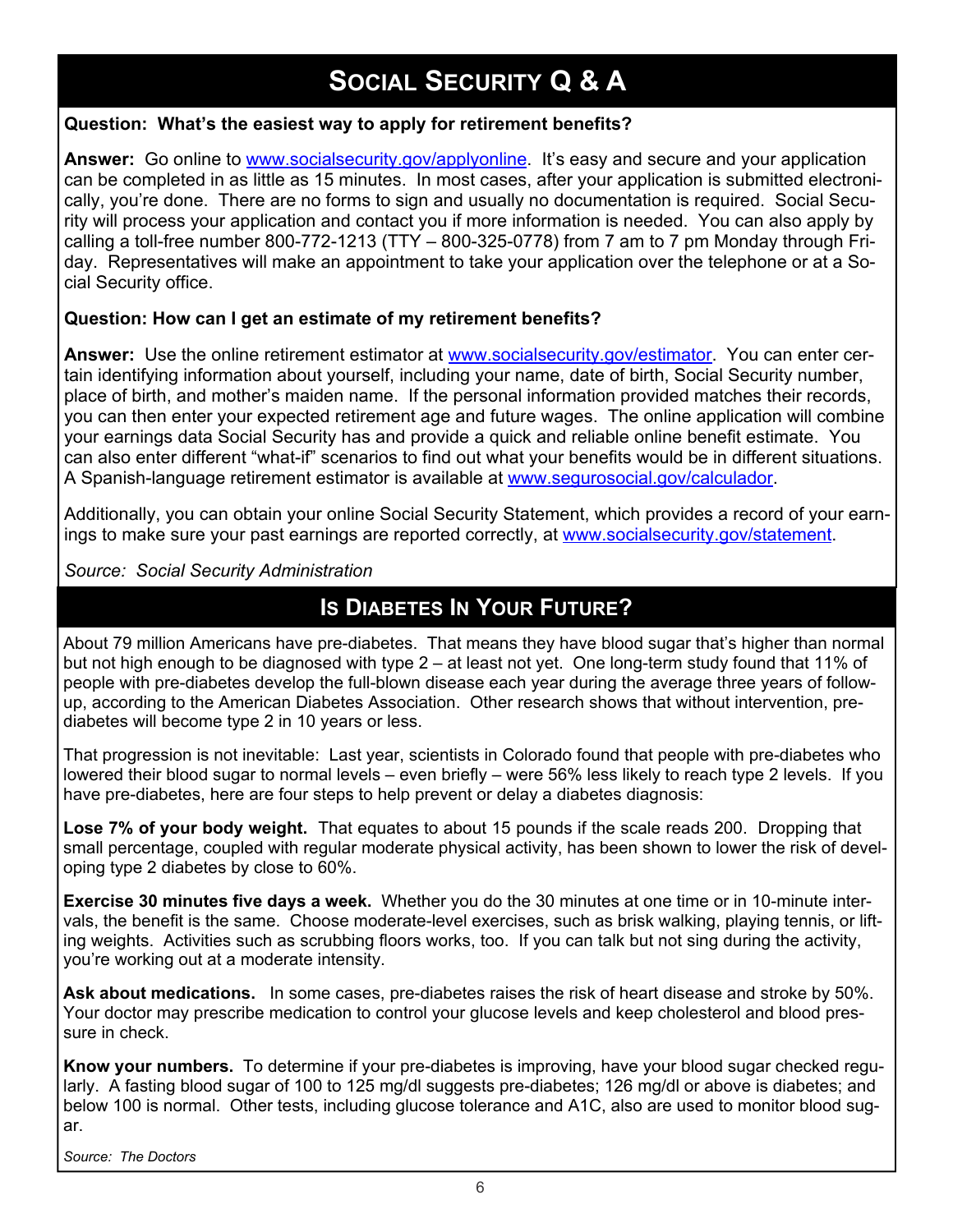### IN REMEMBRANCE

| Joan E. Bernardi         | 01/08/13 |
|--------------------------|----------|
| <b>Evelyn Yerby</b>      | 02/17/13 |
| David A. Barker          | 02/27/13 |
| <b>Willie Tucker</b>     | 03/05/13 |
| Joseph Kawa              | 03/06/13 |
| <b>Bessie Lue Ealimi</b> | 03/06/13 |
| Joseph Proctor           | 03/13/13 |

#### HEALTH AND COMPASSION

We care about our members and their families. If someone in your family is ill, whether at home or in a care facility, or if a loved one has passed away, please call Mary Dysinger-Franklin at (602) 705- 8822.

#### **TIDBITS OF INFORMATION**

Reduce the cost of homeowners insurance by updating your home's protective systems. If you update your alarm system or add a fire sprinkler sprinkler system, it could lower costs by 15%, or \$132 off the typical bill. Redoing electrical, plumbing, and heating and cooling systems in a way that would help protect against costly water claims and fire damage could lead to a discount of 40% or more. Let your insurer know whenever you make a significant change to your home's systems. ng and cooling systems in a way that would<br>protect against costly water claims and fire<br>age could lead to a discount of 40% or more<br>our insurer know whenever you make a sig-<br>int change to your home's systems.

Source:*CNNMoney.com*

People with a personal or family history of blood clots, recent surgery or trauma,obesity or cancer, and older men and women are most at risk for blood clots, or deep vein thrombosis. Young women, particularly those in their childbearing years and especially if pregnant or on birth control pills, are at risk as well. *To lessen your risk:* Move around every few hours, and avoid tight clothing that impedes blood circulation. If you are stuck in a car or plane seat for long periods, stretch and move your legs or contract your leg muscles to help your blood circulate. Don't cross your legs. Stay hydrated---drinking water can lower your risks. Be careful with medication--if you smoke or have family history of blood clots, you should avoid some medications, including estrogen hormone-replacement therapy and many popular birth control pills. Watch for signs such as pain, swelling and redness or discoloration in one leg. Sudden unexplained shortness of breath and/or chest pain could mean that a clot has traveled to your lungs. If you have any symptoms, go to the emergency room.

Source:*Roger A. Maxfield, MD, pulmonologist and clinical professor, Columbia University Medical Center, New York City*

In the Spring, I have counted 136 different kinds of weather inside of 24 hours.

*Mark Twain*

### **2013 COPRA BOARD**

| President:                       | <b>Jack Thomas</b>                            | (623) 825-6999                         |
|----------------------------------|-----------------------------------------------|----------------------------------------|
|                                  | E-mail                                        | jtnt@cox.net                           |
| <b>Vice President:</b>           | <b>Laura Ross</b>                             | (623) 878-3334                         |
|                                  | E-mail                                        | ljross50@gmail.com                     |
| Treasurer:                       | <b>Barbara Kellogg</b>                        | (623) 322-5227                         |
|                                  | E-mail                                        | avidgolfer@aol.com                     |
| Secretary:                       | <b>Dawnell Navarro</b>                        | (623) 412-0854                         |
|                                  | E-mail                                        | navarro2@cox.net                       |
| <b>Board Members:</b>            | <b>Robert Salemi</b>                          | (480) 821-6707                         |
|                                  | E-mail                                        | rsalemi451@gmail.com                   |
|                                  | <b>Cathleen Gleason</b>                       | (602) 361-2315                         |
|                                  | E-mail                                        | cgleason2@cox.net                      |
|                                  | <b>Sue Stites</b>                             | (602) 819-7106                         |
|                                  | E-mail                                        | sstites@cox.net                        |
|                                  |                                               | Karen Clifford-Anderson (623) 772-7472 |
|                                  | E-mail                                        | kcliffander@yahoo.com                  |
|                                  | <b>Yvonne Warren</b>                          | (602)952-1025                          |
|                                  | E-mail                                        | yimmons@yahoo.com                      |
|                                  | <b>Marvin Roelse</b>                          | (480) 288-1046                         |
|                                  | E-mail                                        | marvinr567@msn.com                     |
|                                  | Benefits Committee Chair & Health Task Force: |                                        |
|                                  | <b>Laura Ross</b>                             | (623) 878-3334                         |
|                                  | E-mail                                        | liross50@gmail.com                     |
| Retirement Board Representative: |                                               |                                        |
|                                  | <b>Cathleen Gleason</b>                       | (602) 361-2315                         |
|                                  | E-mail                                        | cgleason2@cox.net                      |
| <b>By-laws Review Chair:</b>     |                                               |                                        |
|                                  |                                               | Karen Clifford-Anderson (623) 772-7472 |
|                                  | E-mail                                        | kcliffander@yahoo.com                  |
|                                  | Member Support and Social Committee Chair:    |                                        |
|                                  | <b>Yvonne Warren</b>                          | (602)952-1025                          |
|                                  | E-mail                                        | yimmons@yahoo.com                      |
| Membership Chair: Marvin Roelse  |                                               | (480) 288-1046                         |
|                                  | E-mail                                        | marvinr567@msn.com                     |
| Chronicle Chair:                 | <b>Robert Salemi</b>                          | (480) 821-6707                         |
|                                  | E-mail                                        | rsalemi451@gmail.com                   |
| Chronicle Editor:                |                                               | Mary Dysinger-Franklin (602) 705-8822  |
|                                  | E-mail                                        | copranewsletter@gmail.com              |
|                                  |                                               |                                        |

| City Retirement Systems (COPERS) (602) 534-4400  |  |
|--------------------------------------------------|--|
| Human Resources - Benefits Section(602) 262-4777 |  |
|                                                  |  |

#### **Chronicle Article Deadline**

Please be advised that the deadline for submitting articles for the Chronicle is the **20th day of the month** before you want the article to appear. Any member may submit material for publication, but the Editor determines what will appear in the final copy based on suitability and available space.

This is your Chronicle. Help us by submitting articles of general interest. Tell us about yourself, your family, a trip you've taken or an interesting hobby you have. Suggestions are always welcomed.

E-mail to: COPRAnewsletter@gmail.com Or mail to: Mary Dysinger-Franklin, 6208 E. Desert Cove Ave, Scottsdale, AZ 85254

#### **Disclaimer**

Acceptance of advertisements or articles in the COPRA Chronicle does not constitute an endorsement by COPRA of goods or services.